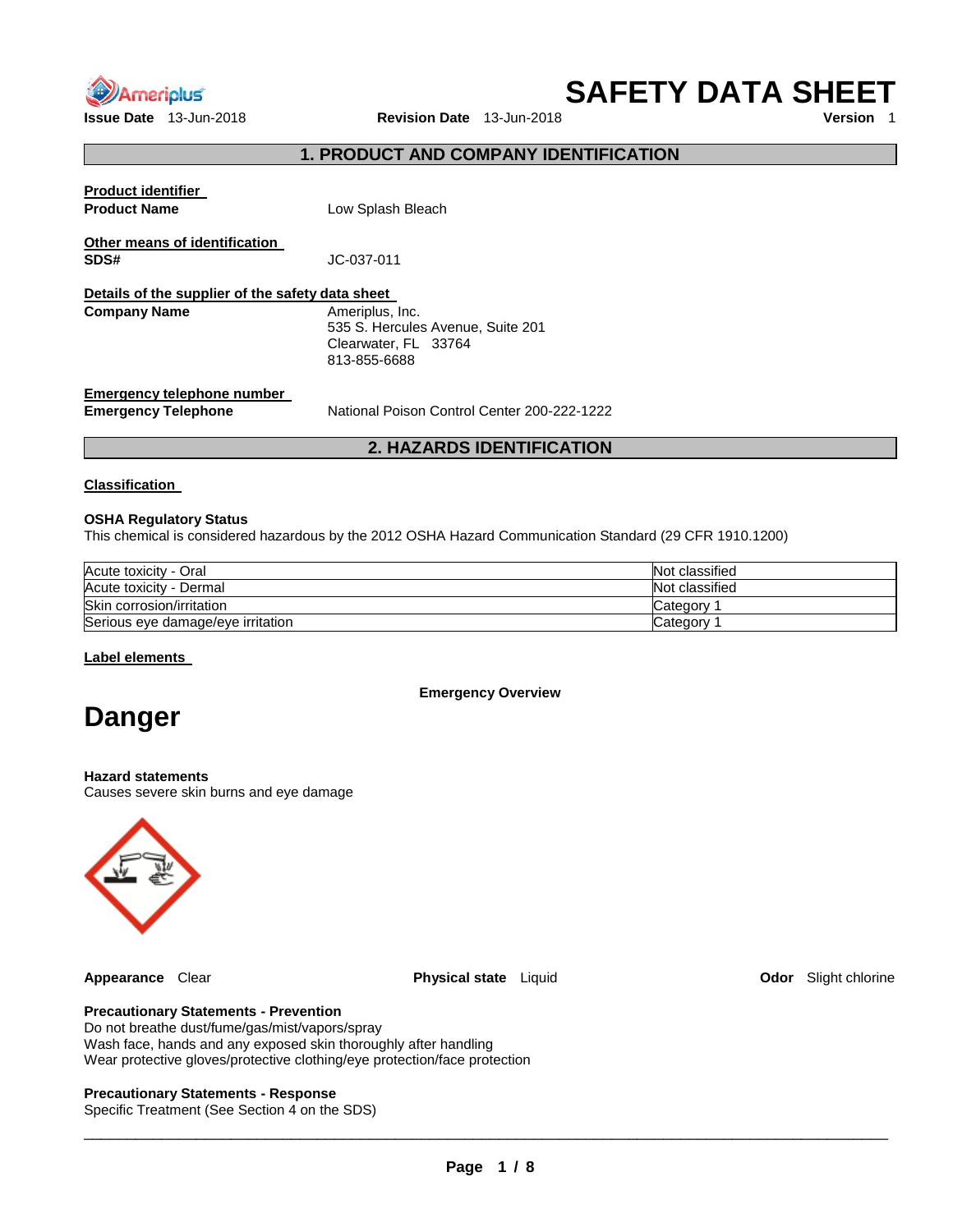IF IN EYES: Rinse cautiously with water for several minutes. Remove contact lenses, if present and easy to do. Continue rinsing Immediately call a POISON CENTER or doctor/physician IF ON SKIN (or hair): Remove/Take off immediately all contaminated clothing. Rinse skin with water/shower Wash contaminated clothing before reuse IF INHALED: Remove victim to fresh air and keep at rest in a position comfortable for breathing Immediately call a POISON CENTER or doctor/physician IF SWALLOWED: Rinse mouth. DO NOT induce vomiting

\_\_\_\_\_\_\_\_\_\_\_\_\_\_\_\_\_\_\_\_\_\_\_\_\_\_\_\_\_\_\_\_\_\_\_\_\_\_\_\_\_\_\_\_\_\_\_\_\_\_\_\_\_\_\_\_\_\_\_\_\_\_\_\_\_\_\_\_\_\_\_\_\_\_\_\_\_\_\_\_\_\_\_\_\_\_\_\_\_\_\_\_\_

## **Precautionary Statements - Storage**

Store locked up

#### **Precautionary Statements - Disposal**

Dispose of contents/container to an approved waste disposal plant

#### **Hazards not otherwise classified (HNOC)**

**Other Information** 

• Very toxic to aquatic life with long lasting effects

• Very toxic to aquatic life

Unknown Acute Toxicity 0.01% of the mixture consists of ingredient(s) of unknown toxicity

## **3. COMPOSITION/INFORMATION ON INGREDIENTS**

| Chemical<br>' Name            | <b>CAS No</b>            | Weight-% | Secret<br>™rade |
|-------------------------------|--------------------------|----------|-----------------|
| <b>Hypochlorite</b><br>sodium | 7681<br>EO.<br>—∽-2ت-⊺ ب |          |                 |

\*The exact percentage (concentration) of composition has been withheld as a trade secret.

### **4. FIRST AID MEASURES**

| <b>First aid measures</b>                                   |                                                                                                                                                                                                                                                                                                                                                 |
|-------------------------------------------------------------|-------------------------------------------------------------------------------------------------------------------------------------------------------------------------------------------------------------------------------------------------------------------------------------------------------------------------------------------------|
| <b>General advice</b>                                       | Immediate medical attention is required.                                                                                                                                                                                                                                                                                                        |
| <b>Skin Contact</b>                                         | Immediate medical attention is required. Wash off immediately with soap and plenty of<br>water while removing all contaminated clothes and shoes. For minor skin contact, avoid<br>spreading material on unaffected skin. For severe burns, immediate medical attention is<br>required.                                                         |
| Eye contact                                                 | Immediate medical attention is required. Rinse immediately with plenty of water, also under<br>the eyelids, for at least 15 minutes. Keep eye wide open while rinsing. Do not rub affected<br>area. Immediately flush with plenty of water. After initial flushing, remove any contact lenses<br>and continue flushing for at least 15 minutes. |
| <b>Inhalation</b>                                           | Remove to fresh air. Call a physician or poison control center immediately. If not breathing,<br>give artificial respiration. If breathing is difficult, give oxygen.                                                                                                                                                                           |
| Ingestion                                                   | Immediate medical attention is required. Do NOT induce vomiting. Drink plenty of water.<br>Never give anything by mouth to an unconscious person. Remove from exposure, lie down.<br>Clean mouth with water and drink afterwards plenty of water. Call a physician or poison<br>control center immediately.                                     |
| Self-protection of the first aider                          | Use personal protective equipment as required. Avoid contact with skin, eyes or clothing.<br>Do not use mouth-to-mouth method if victim ingested or inhaled the substance; give<br>artificial respiration with the aid of a pocket mask equipped with a one-way valve or other<br>proper respiratory medical device.                            |
| Most important symptoms and effects, both acute and delayed |                                                                                                                                                                                                                                                                                                                                                 |
| <b>Symptoms</b>                                             | Any additional important symptoms and effects are described in Section 11: Toxicology                                                                                                                                                                                                                                                           |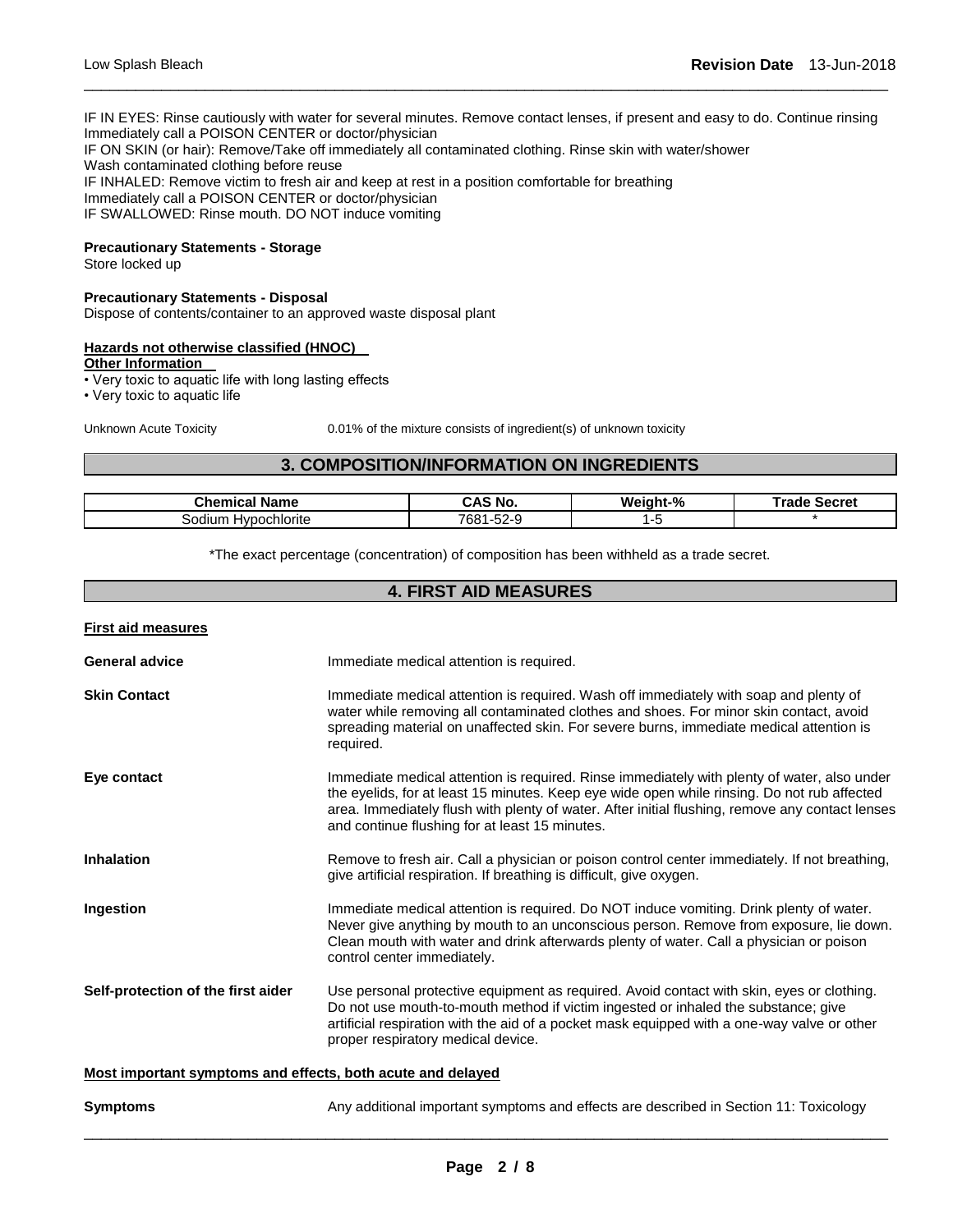Information.

#### **Indication of any immediate medical attention and special treatment needed**

**Note to physicians** Product is a corrosive material. Use of gastric lavage or emesis is contraindicated. Possible perforation of stomach or esophagus should be investigated. Do not give chemical antidotes. Asphyxia from glottal edema may occur. Marked decrease in blood pressure may occur with moist rales, frothy sputum, and high pulse pressure. Treat symptomatically.

### **5. FIRE-FIGHTING MEASURES**

\_\_\_\_\_\_\_\_\_\_\_\_\_\_\_\_\_\_\_\_\_\_\_\_\_\_\_\_\_\_\_\_\_\_\_\_\_\_\_\_\_\_\_\_\_\_\_\_\_\_\_\_\_\_\_\_\_\_\_\_\_\_\_\_\_\_\_\_\_\_\_\_\_\_\_\_\_\_\_\_\_\_\_\_\_\_\_\_\_\_\_\_\_

#### **Suitable extinguishing media**

Use extinguishing measures that are appropriate to local circumstances and the surrounding environment.

**Unsuitable extinguishing media** Caution: Use of water spray when fighting fire may be inefficient.

#### **Specific hazards arising from the chemical**

The product causes burns of eyes, skin and mucous membranes. Thermal decomposition can lead to release of irritating and toxic gases and vapors. In the event of fire and/or explosion do not breathe fumes.

#### **Explosion data Sensitivity to Mechanical Impact** None. **Sensitivity to Static Discharge None.**

#### **Protective equipment and precautions for firefighters**

As in any fire, wear self-contained breathing apparatus pressure-demand, MSHA/NIOSH (approved or equivalent) and full protective gear.

| <b>6. ACCIDENTAL RELEASE MEASURES</b>                               |                                                                                                                                                                                                                                                                                                             |  |  |
|---------------------------------------------------------------------|-------------------------------------------------------------------------------------------------------------------------------------------------------------------------------------------------------------------------------------------------------------------------------------------------------------|--|--|
| Personal precautions, protective equipment and emergency procedures |                                                                                                                                                                                                                                                                                                             |  |  |
| <b>Personal precautions</b>                                         | Use personal protective equipment as required. Evacuate personnel to safe areas. Avoid<br>contact with skin, eyes or clothing. Keep people away from and upwind of spill/leak.                                                                                                                              |  |  |
| <b>Environmental precautions</b>                                    |                                                                                                                                                                                                                                                                                                             |  |  |
| <b>Environmental precautions</b>                                    | Do not allow into any sewer, on the ground or into any body of water. Should not be<br>released into the environment. Prevent further leakage or spillage if safe to do so. Prevent<br>product from entering drains.                                                                                        |  |  |
| Methods and material for containment and cleaning up                |                                                                                                                                                                                                                                                                                                             |  |  |
| <b>Methods for containment</b>                                      | Prevent further leakage or spillage if safe to do so.                                                                                                                                                                                                                                                       |  |  |
| Methods for cleaning up                                             | Soak up with inert absorbent material. Clean contaminated surface thoroughly. Dike far<br>ahead of liquid spill for later disposal. Take up mechanically, placing in appropriate<br>containers for disposal. Prevent product from entering drains. Dam up. After cleaning, flush<br>away traces with water. |  |  |
|                                                                     | 7. HANDLING AND STORAGE                                                                                                                                                                                                                                                                                     |  |  |
| <b>Precautions for safe handling</b>                                |                                                                                                                                                                                                                                                                                                             |  |  |
| Advice on safe handling                                             | Use personal protective equipment as required. Ensure adequate ventilation, especially in<br>confined areas. Avoid contact with skin, eyes or clothing. In case of insufficient ventilation,<br>wear suitable respiratory equipment. Use only with adequate ventilation and in closed                       |  |  |

\_\_\_\_\_\_\_\_\_\_\_\_\_\_\_\_\_\_\_\_\_\_\_\_\_\_\_\_\_\_\_\_\_\_\_\_\_\_\_\_\_\_\_\_\_\_\_\_\_\_\_\_\_\_\_\_\_\_\_\_\_\_\_\_\_\_\_\_\_\_\_\_\_\_\_\_\_\_\_\_\_\_\_\_\_\_\_\_\_\_\_\_\_

systems. Do not mix with acids.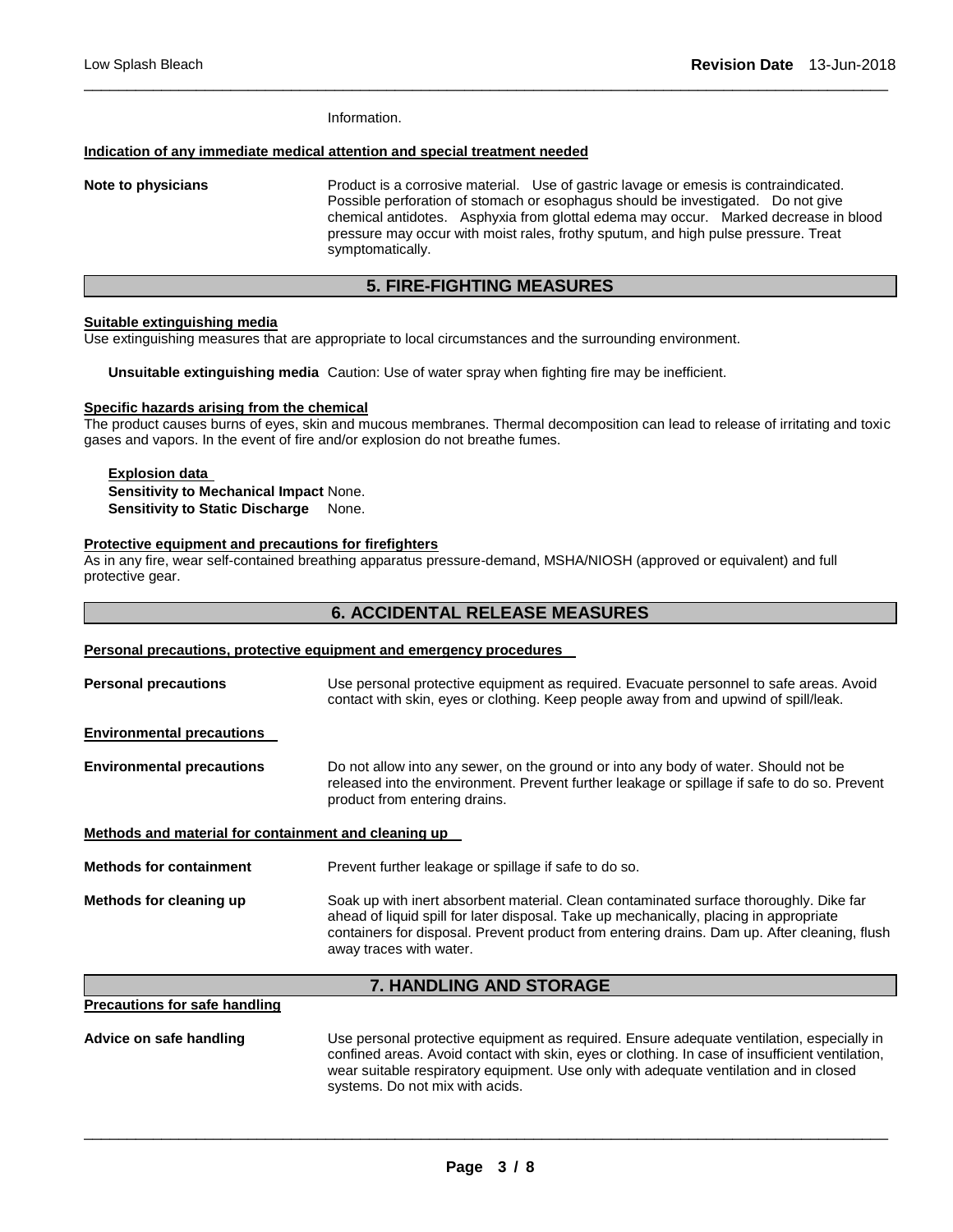## **Conditions for safe storage, including any incompatibilities**

| <b>Storage Conditions</b> | Keep container tightly closed in a dry and well-ventilated place. Keep out of the reach of<br>children. Keep containers tightly closed in a dry, cool and well-ventilated place. Keep in<br>properly labeled containers. Keep/store only in original container. Do not reuse container. |
|---------------------------|-----------------------------------------------------------------------------------------------------------------------------------------------------------------------------------------------------------------------------------------------------------------------------------------|
| Incompatible materials    | Incompatible with strong acids and bases. Incompatible with oxidizing agents. Strong acids.<br>Aluminum. Strong reducing agents.                                                                                                                                                        |

\_\_\_\_\_\_\_\_\_\_\_\_\_\_\_\_\_\_\_\_\_\_\_\_\_\_\_\_\_\_\_\_\_\_\_\_\_\_\_\_\_\_\_\_\_\_\_\_\_\_\_\_\_\_\_\_\_\_\_\_\_\_\_\_\_\_\_\_\_\_\_\_\_\_\_\_\_\_\_\_\_\_\_\_\_\_\_\_\_\_\_\_\_

## **8. EXPOSURE CONTROLS/PERSONAL PROTECTION**

#### **Control parameters**

| <b>Chemical Name</b>                                                                  | <b>ACGIH TLV</b>                                                                         | <b>OSHA PEL</b>                                                                      | <b>NIOSH IDLH</b>           |  |  |
|---------------------------------------------------------------------------------------|------------------------------------------------------------------------------------------|--------------------------------------------------------------------------------------|-----------------------------|--|--|
| Sodium Hydroxide                                                                      | Ceiling: $2 \text{ mg/m}^3$                                                              | TWA: $2 \text{ mg/m}^3$                                                              | IDLH: $10 \text{ mg/m}^3$   |  |  |
| 1310-73-2                                                                             |                                                                                          | (vacated) Ceiling: 2 mg/m <sup>3</sup>                                               | Ceiling: $2 \text{ mg/m}^3$ |  |  |
| NIOSH IDLH Immediately Dangerous to Life or Health                                    |                                                                                          |                                                                                      |                             |  |  |
|                                                                                       |                                                                                          |                                                                                      |                             |  |  |
| <b>Other Information</b>                                                              |                                                                                          | Vacated limits revoked by the Court of Appeals decision in AFL-CIO v. OSHA, 965 F.2d |                             |  |  |
|                                                                                       | 962 (11th Cir., 1992).                                                                   |                                                                                      |                             |  |  |
|                                                                                       |                                                                                          |                                                                                      |                             |  |  |
| <b>Appropriate engineering controls</b>                                               |                                                                                          |                                                                                      |                             |  |  |
| <b>Engineering Controls</b>                                                           | Showers, Eyewash stations & Ventilation systems.                                         |                                                                                      |                             |  |  |
|                                                                                       |                                                                                          |                                                                                      |                             |  |  |
| Individual protection measures, such as personal protective equipment                 |                                                                                          |                                                                                      |                             |  |  |
|                                                                                       |                                                                                          |                                                                                      |                             |  |  |
| <b>Eye/face protection</b>                                                            |                                                                                          | Tight sealing safety goggles.                                                        |                             |  |  |
|                                                                                       |                                                                                          |                                                                                      |                             |  |  |
| Skin and body protection                                                              |                                                                                          | Wear protective gloves and protective clothing.                                      |                             |  |  |
|                                                                                       |                                                                                          |                                                                                      |                             |  |  |
| <b>Respiratory protection</b>                                                         | If exposure limits are exceeded or irritation is experienced, NIOSH/MSHA approved        |                                                                                      |                             |  |  |
|                                                                                       | respiratory protection should be worn. Positive-pressure supplied air respirators may be |                                                                                      |                             |  |  |
| required for high airborne contaminant concentrations. Respiratory protection must be |                                                                                          |                                                                                      |                             |  |  |
| provided in accordance with current local regulations.                                |                                                                                          |                                                                                      |                             |  |  |
| <b>General Hygiene</b>                                                                | Avoid contact with skin, eyes or clothing. Wear suitable gloves and eye/face protection. |                                                                                      |                             |  |  |
|                                                                                       | When using do not eat, drink or smoke. Take off all contaminated clothing and wash it    |                                                                                      |                             |  |  |
|                                                                                       | before reuse. Keep away from food, drink and animal feeding stuffs.                      |                                                                                      |                             |  |  |
|                                                                                       |                                                                                          |                                                                                      |                             |  |  |

## **9. PHYSICAL AND CHEMICAL PROPERTIES**

## **Information on basic physical and chemical properties**

| <b>Physical state</b>               | Liquid                              |                |          |
|-------------------------------------|-------------------------------------|----------------|----------|
| Appearance                          | Clear                               |                |          |
| Color                               | Light Yellow                        |                |          |
| Odor                                | Slight chlorine                     |                |          |
| Odor threshold                      | No Information available            |                |          |
| <b>Property</b>                     | Values                              | <b>Remarks</b> | ∙ Method |
| рH                                  | 11.5-13.5                           |                |          |
| <b>Specific Gravity</b>             | 1.10                                |                |          |
| <b>Viscosity</b>                    | No Information available            |                |          |
| <b>Melting point/freezing point</b> | No Information available            |                |          |
| <b>Flash point</b>                  | Above 200°F                         |                |          |
| Boiling point / boiling range       | $>= 100 °C / 212 °F$ (at 760 mm Hg) |                |          |
| <b>Evaporation rate</b>             | No Information available            |                |          |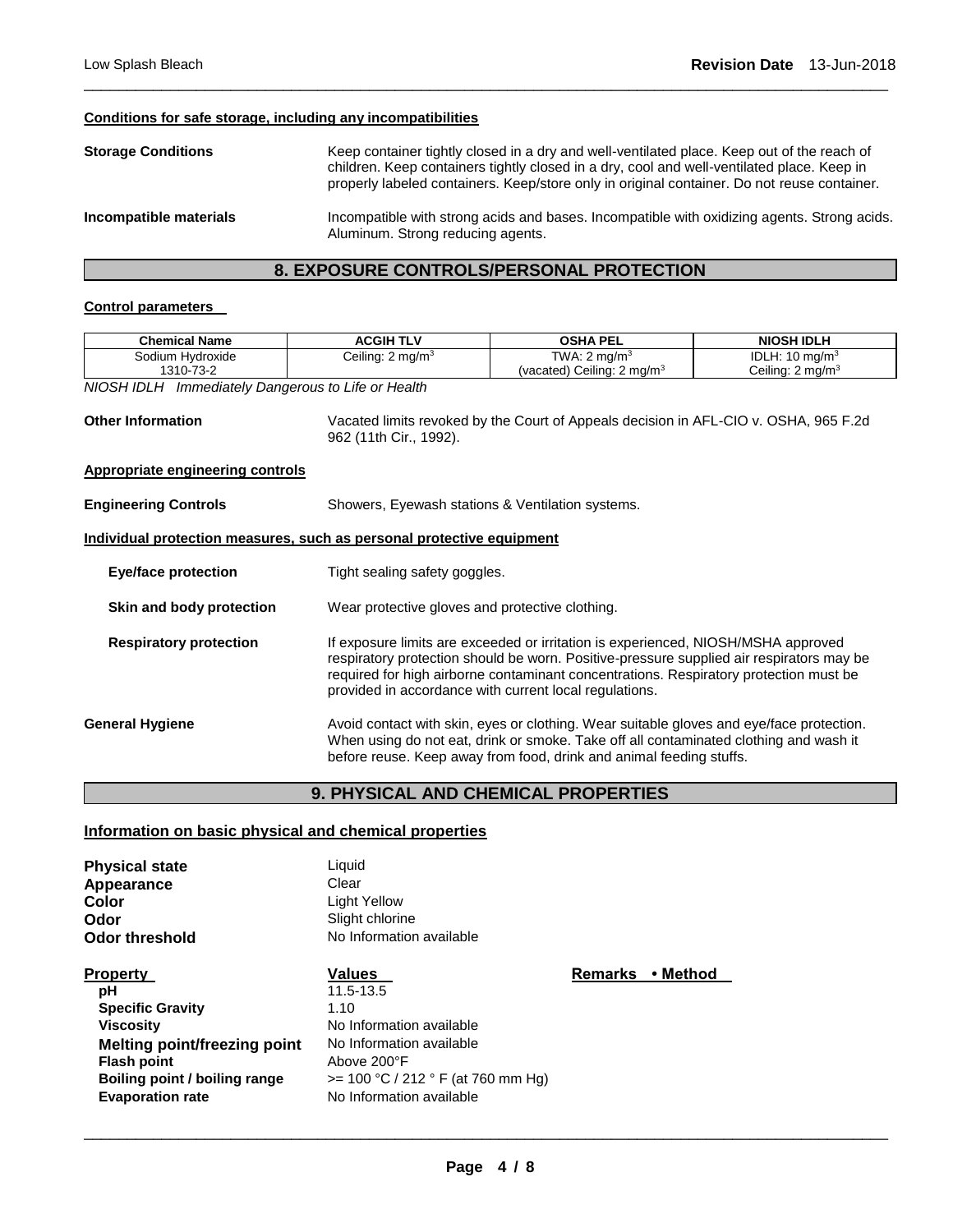| Flammability (solid, gas)<br><b>Flammability Limits in Air</b> | No Information available |
|----------------------------------------------------------------|--------------------------|
| <b>Upper flammability limit:</b>                               | No Information available |
| Lower flammability limit:                                      | No Information available |
| Vapor pressure                                                 | No Information available |
| Vapor density                                                  | No Information available |
| <b>Water solubility</b>                                        | Complete                 |
| <b>Partition coefficient</b>                                   | No Information available |
| <b>Autoignition temperature</b>                                | No Information available |
| <b>Decomposition temperature</b>                               | No Information available |

## **Other Information**

| <b>Density Lbs/Gal</b> |  |
|------------------------|--|
| <b>VOC Content (%)</b> |  |

**9.17 Not Applicable** 

## **10. STABILITY AND REACTIVITY**

\_\_\_\_\_\_\_\_\_\_\_\_\_\_\_\_\_\_\_\_\_\_\_\_\_\_\_\_\_\_\_\_\_\_\_\_\_\_\_\_\_\_\_\_\_\_\_\_\_\_\_\_\_\_\_\_\_\_\_\_\_\_\_\_\_\_\_\_\_\_\_\_\_\_\_\_\_\_\_\_\_\_\_\_\_\_\_\_\_\_\_\_\_

#### **Reactivity**

No data available

#### **Chemical stability**

Stable under recommended storage conditions.

#### **Possibility of Hazardous Reactions**

#### None under normal processing.

#### **Conditions to avoid**

Exposure to air or moisture over prolonged periods. Extremes of temperature and direct sunlight.

#### **Incompatible materials**

Incompatible with strong acids and bases. Incompatible with oxidizing agents. Strong acids. Aluminum. Strong reducing agents.

#### **Hazardous Decomposition Products**

Thermal decomposition can lead to release of irritating and toxic gases and vapors. Hydrogen chloride. Phosgene.

#### **11. TOXICOLOGICAL INFORMATION**

## **Information on likely routes of exposure**

**Product Information** 

| <b>Inhalation</b>   | Avoid breathing vapors or mists. Causes burns.                                     |
|---------------------|------------------------------------------------------------------------------------|
| Eye contact         | Avoid contact with eyes. Causes severe eye damage.                                 |
| <b>Skin Contact</b> | Avoid contact with skin. Contact causes severe skin irritation and possible burns. |
| Ingestion           | No data available. Not an expected route of exposure. Do not taste or swallow.     |

| <b>Chemical Name</b> | Oral LD50      | <b>Dermal LD50</b> | <b>Inhalation LC50</b> |
|----------------------|----------------|--------------------|------------------------|
| Sodium Hypochlorite  | Rat            | Rabbit             |                        |
| 7681-52-9            | $= 8200$ mg/kg | 10000 mg/kg        |                        |

#### **Information on toxicological effects**

**Symptoms** No Information available.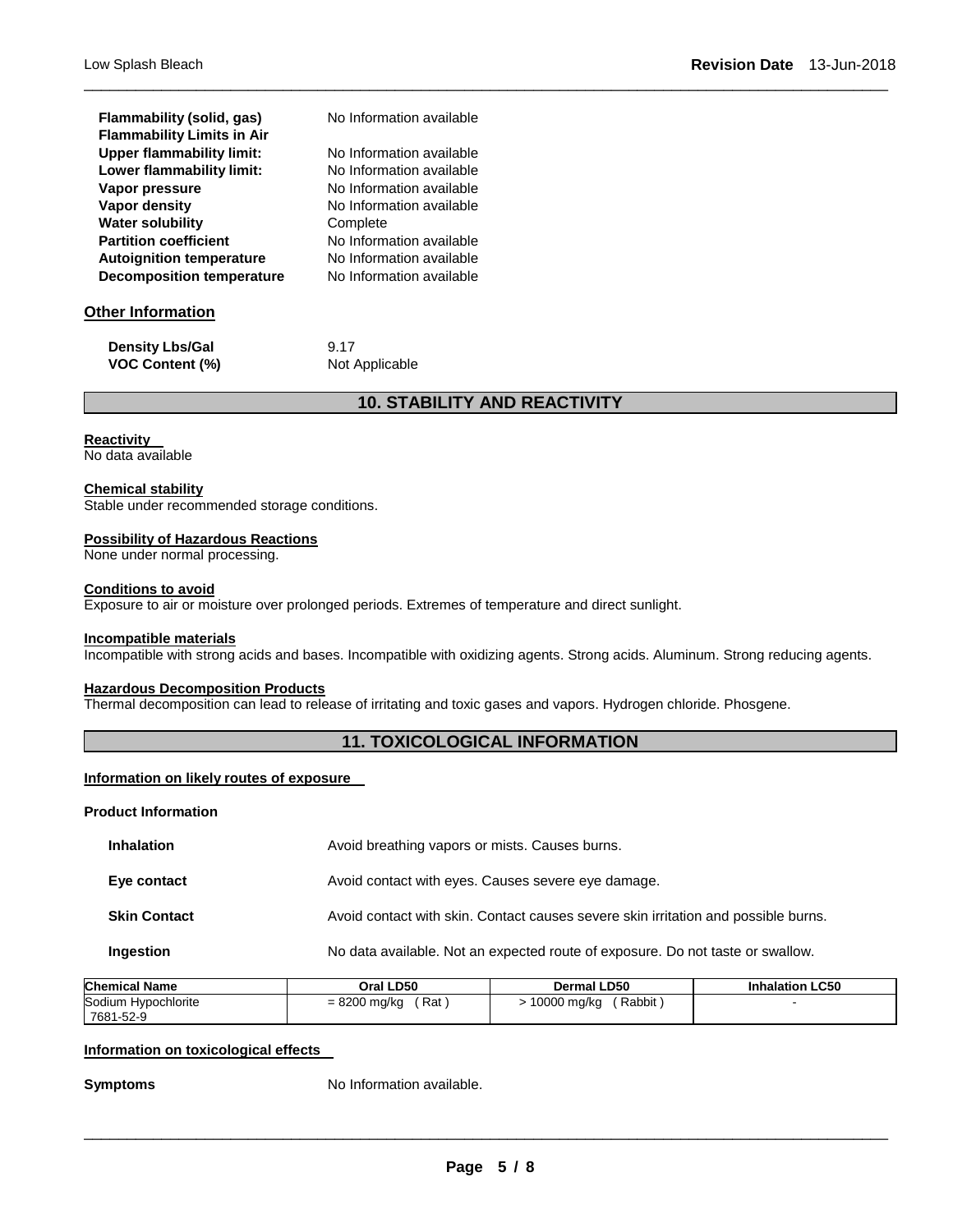#### **Delayed and immediate effects as well as chronic effects from short and long-term exposure**

| <b>Corrosivity</b>                                   |                                                           | Causes burns. Risk of serious damage to eyes.                                            |            |             |  |  |
|------------------------------------------------------|-----------------------------------------------------------|------------------------------------------------------------------------------------------|------------|-------------|--|--|
| <b>Sensitization</b>                                 |                                                           | May cause sensitization by inhalation and skin contact.                                  |            |             |  |  |
| Germ cell mutagenicity                               |                                                           | No Information available.                                                                |            |             |  |  |
| Carcinogenicity                                      |                                                           | The table below indicates whether each agency has listed any ingredient as a carcinogen. |            |             |  |  |
| <b>Chemical Name</b>                                 | <b>ACGIH</b>                                              | IARC                                                                                     | <b>NTP</b> | <b>OSHA</b> |  |  |
| Sodium Hypochlorite                                  |                                                           | Group 3                                                                                  |            |             |  |  |
| 7681-52-9                                            |                                                           |                                                                                          |            |             |  |  |
|                                                      | <b>IARC</b> (International Agency for Research on Cancer) |                                                                                          |            |             |  |  |
| Group 3 -Not classifiable as a human carcinogen      |                                                           |                                                                                          |            |             |  |  |
| <b>Reproductive toxicity</b>                         |                                                           | No Information available.                                                                |            |             |  |  |
| <b>STOT - single exposure</b>                        | No Information available.                                 |                                                                                          |            |             |  |  |
| <b>STOT - repeated exposure</b>                      | No Information available.                                 |                                                                                          |            |             |  |  |
| <b>Chronic toxicity</b>                              |                                                           | Avoid repeated exposure. Possible risk of irreversible effects.                          |            |             |  |  |
| <b>Aspiration hazard</b>                             | No Information available.                                 |                                                                                          |            |             |  |  |
| Numerical measures of toxicity - Product Information |                                                           |                                                                                          |            |             |  |  |
| <b>Unknown Acute Toxicity</b>                        |                                                           | 0.01% of the mixture consists of ingredient(s) of unknown toxicity                       |            |             |  |  |
|                                                      |                                                           |                                                                                          |            |             |  |  |

\_\_\_\_\_\_\_\_\_\_\_\_\_\_\_\_\_\_\_\_\_\_\_\_\_\_\_\_\_\_\_\_\_\_\_\_\_\_\_\_\_\_\_\_\_\_\_\_\_\_\_\_\_\_\_\_\_\_\_\_\_\_\_\_\_\_\_\_\_\_\_\_\_\_\_\_\_\_\_\_\_\_\_\_\_\_\_\_\_\_\_\_\_

## **12. ECOLOGICAL INFORMATION**

#### **Ecotoxicity**

1.03% of the mixture consists of components(s) of unknown hazards to the aquatic environment

| <b>Chemical Name</b> | Algae/aquatic plants | <b>Fish</b>                                                                                            | Crustacea                                                                |
|----------------------|----------------------|--------------------------------------------------------------------------------------------------------|--------------------------------------------------------------------------|
| Sodium Hypochlorite  |                      | 0.095: 24 h Skeletonema costatum 4.5 - 7.6: 96 h Pimephales promelas 0.033 - 0.044: 48 h Daphnia magna |                                                                          |
| 7681-52-9            | mg/L EC50            |                                                                                                        | mg/L LC50 static 0.05 - 0.771: 96 h   mg/L EC50 Static 2.1: 96 h Daphnia |
|                      |                      | Oncorhynchus mykiss mg/L LC50                                                                          | magna mg/L EC50                                                          |
|                      |                      | flow-through 0.28 - 1: 96 h Lepomis                                                                    |                                                                          |
|                      |                      | macrochirus mg/L LC50 flow-                                                                            |                                                                          |
|                      |                      | through 0.03 - 0.19: 96 h                                                                              |                                                                          |
|                      |                      | Oncorhynchus mykiss mg/L LC50                                                                          |                                                                          |
|                      |                      | semi-static 0.06 - 0.11: 96 h                                                                          |                                                                          |
|                      |                      | Pimephales promelas mg/L LC50                                                                          |                                                                          |
|                      |                      | flow-through 0.18 - 0.22: 96 h                                                                         |                                                                          |
|                      |                      | Oncorhynchus mykiss mg/L LC50                                                                          |                                                                          |
|                      |                      | static 0.4 - 0.8: 96 h Lepomis                                                                         |                                                                          |
|                      |                      | macrochirus mg/L LC50 static                                                                           |                                                                          |
| Sodium Hydroxide     |                      | 45.4: 96 h Oncorhynchus mykiss                                                                         |                                                                          |
| 1310-73-2            |                      | mg/L LC50 static                                                                                       |                                                                          |
| Sodium Sulfate       |                      | 3040 - 4380: 96 h Lepomis                                                                              | 2564: 48 h Daphnia magna mg/L                                            |
| 7757-82-6            |                      | macrochirus mg/L LC50 static                                                                           | EC50 630: 96 h Daphnia magna                                             |
|                      |                      | 13500: 96 h Lepomis macrochirus                                                                        | mg/L EC50                                                                |
|                      |                      | mg/L LC50 13500 - 14500: 96 h                                                                          |                                                                          |
|                      |                      | Pimephales promelas mg/L LC50                                                                          |                                                                          |
|                      |                      | 6800: 96 h Pimephales promelas                                                                         |                                                                          |
|                      |                      | mg/L LC50 static                                                                                       |                                                                          |

#### **Persistence and degradability**

No Information available.

#### **Bioaccumulation**

No Information available.

#### **Other adverse effects** No Information available

## **13. DISPOSAL CONSIDERATIONS**

#### **Waste treatment methods**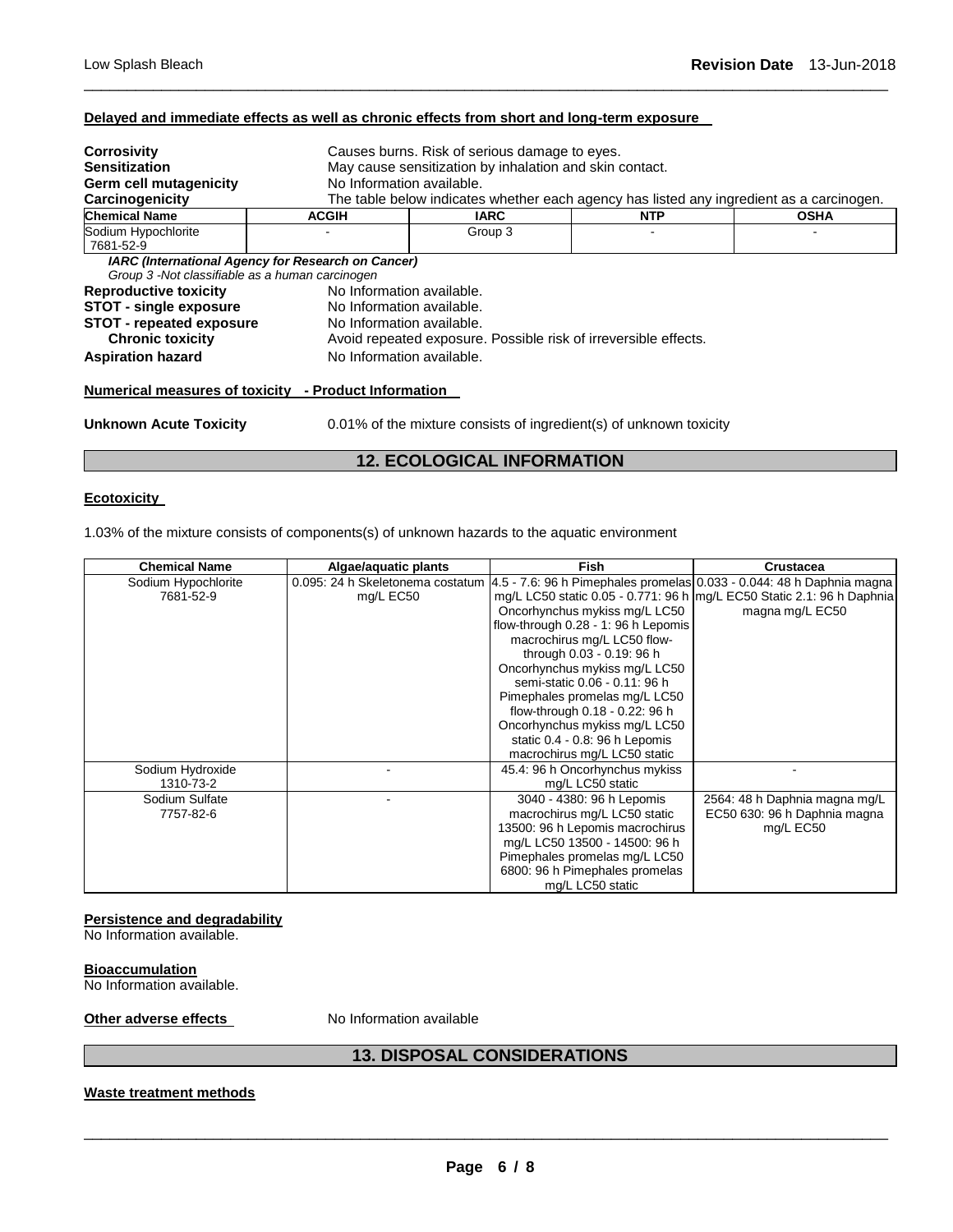**Disposal of wastes** Disposal should be in accordance with applicable regional, national and local laws and regulations.

**Contaminated packaging Theory Do not reuse container.** 

#### **14. TRANSPORT INFORMATION**

\_\_\_\_\_\_\_\_\_\_\_\_\_\_\_\_\_\_\_\_\_\_\_\_\_\_\_\_\_\_\_\_\_\_\_\_\_\_\_\_\_\_\_\_\_\_\_\_\_\_\_\_\_\_\_\_\_\_\_\_\_\_\_\_\_\_\_\_\_\_\_\_\_\_\_\_\_\_\_\_\_\_\_\_\_\_\_\_\_\_\_\_\_

The basic description below is specific to the container size. This information is provided for at a glance DOT information. Please refer to the container and/or shipping papers for the appropriate shipping description before tendering this material for shipment. For additional information, please contact the distributor listed in section 1 of this SDS.

| DOT |               |
|-----|---------------|
|     | Not regulated |

## **15. REGULATORY INFORMATION**

| <b>International Inventories</b> |          |
|----------------------------------|----------|
| TSCA                             | Complies |
| <b>DSL/NDSL</b>                  | Complies |

#### **Legend:**

**TSCA** - United States Toxic Substances Control Act Section 8(b) Inventory **DSL/NDSL** - Canadian Domestic Substances List/Non-Domestic Substances List

#### **US Federal Regulations**

#### **SARA 313**

Section 313 of Title III of the Superfund Amendments and Reauthorization Act of 1986 (SARA). This product does not contain any chemicals which are subject to the reporting requirements of the Act and Title 40 of the Code of Federal Regulations, Part 372

| SARA 311/312 Hazard Categories    |     |
|-----------------------------------|-----|
| Acute health hazard               | Yes |
| <b>Chronic Health Hazard</b>      | Yes |
| Fire hazard                       | Nο  |
| Sudden release of pressure hazard | Nο  |
| <b>Reactive Hazard</b>            | N٥  |

#### **CWA (Clean Water Act)**

This product does not contain any substances regulated as pollutants pursuant to the Clean Water Act (40 CFR 122.21 and 40 CFR 122.42)

| <b>Chemical Name</b> | <b>CWA - Reportable</b><br>Quantities | <b>CWA - Toxic Pollutants</b> | <b>CWA - Priority Pollutants</b> | <b>CWA - Hazardous</b><br><b>Substances</b> |
|----------------------|---------------------------------------|-------------------------------|----------------------------------|---------------------------------------------|
| Sodium Hypochlorite  | 100 lb                                |                               |                                  |                                             |
| 7681-52-9<br>P P R   |                                       |                               |                                  |                                             |

#### **CERCLA**

This material, as supplied, does not contain any substances regulated as hazardous substances under the Comprehensive Environmental Response Compensation and Liability Act (CERCLA) (40 CFR 302) or the Superfund Amendments and Reauthorization Act (SARA) (40 CFR 355). There may be specific reporting requirements at the local, regional, or state level pertaining to releases of this material

| Chemical Name       | <b>Hazardous Substances RQs</b> | <b>CERCLA/SARA RQ</b> | <b>Reportable Quantity (RQ)</b> |
|---------------------|---------------------------------|-----------------------|---------------------------------|
| Sodium Hypochlorite | 100 lb                          |                       | RQ 100 lb final RQ              |
| 7681-52-9           |                                 |                       | RQ 45.4 kg final RQ             |

## **US State Regulations**

#### **California Proposition 65**

This product does not contain any Proposition 65 chemicals

#### **U.S. State Right-to-Know Regulations**

| $\sim$<br>∴hem<br>Name<br>$\cdots$<br>шсаг | - -<br><b>New</b><br>Jersey | . .<br>шмана | анк |
|--------------------------------------------|-----------------------------|--------------|-----|
| sodiur<br><br>м<br>o۱<br>поне              |                             |              |     |